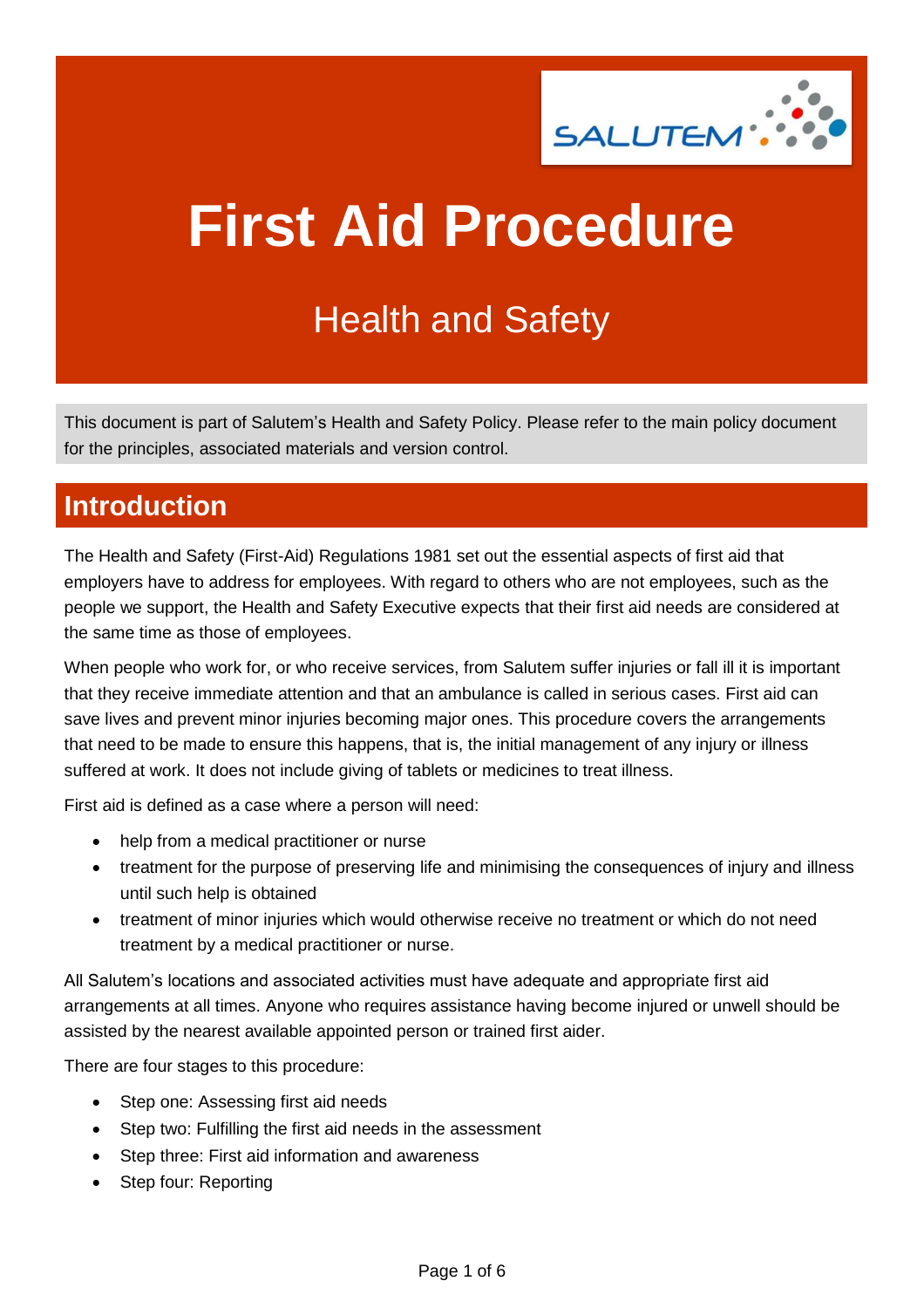## **Step 1: Assessing first aid needs**

#### **First Aid Needs Assessment**

Every location where Salutem employees work must have a completed and up to date First Aid Needs Assessment which outlines the first aid needs appropriate to the circumstances of that workplace.

The needs assessments must be reviewed at least annually and when changes are made to the personnel or working environment.

How much first aid provision is required depends on the circumstances of each workplace. There is no fixed level. Managers of services must assess what equipment, facilities and personnel are appropriate using the **First Aid Needs Assessment Form in Appendix 1**.

Where there is more than one manager at a location, one manager may take responsibility for first aid provision for all personnel. In these cases, a full exchange of information between managers about the hazards and risks involved must take place to ensure that the shared provision is adequate. All managers must agree the arrangements and all staff must be kept informed.

Where a needs assessment identifies a need for people to be available for rendering first aid, the manager must ensure that they are provided in the numbers required and at appropriate locations to enable first aid to be administered without delay.

### **Step 2: Fulfilling the first aid needs from the assessment**

Every location must have adequate numbers of appointed persons and/or trained first aiders assigned at all times during working hours according to the findings of the needs assessment. Staff working with children and young people must have adequate paediatric first aid training, in line with relevant regulations.

#### **Appointed Persons**

Appointed persons are named individuals who take charge of the first aid arrangements, including looking after the equipment, facilities and calling the emergency services when required. Appointed persons must receive training to understand their role and responsibilities.

Managers must make arrangements for an appointed person(s) to be available to undertake these duties at all the times indicated as required by the needs assessment. Appointed persons may also provide emergency cover where a first-aider is absent due to exceptional, unforeseen circumstances but not for foreseeable absence such as annual leave.

To fulfil their role, appointed persons do not necessarily require first-aid training. It is important to remember that appointed persons are not first aiders and must not attempt to give first aid for which they have not been trained. Whilst there is not a legal requirement for appointed persons to have any approved training, best practice suggests they complete a one-day Emergency First Aid at Work or First Aid in the Workplace course.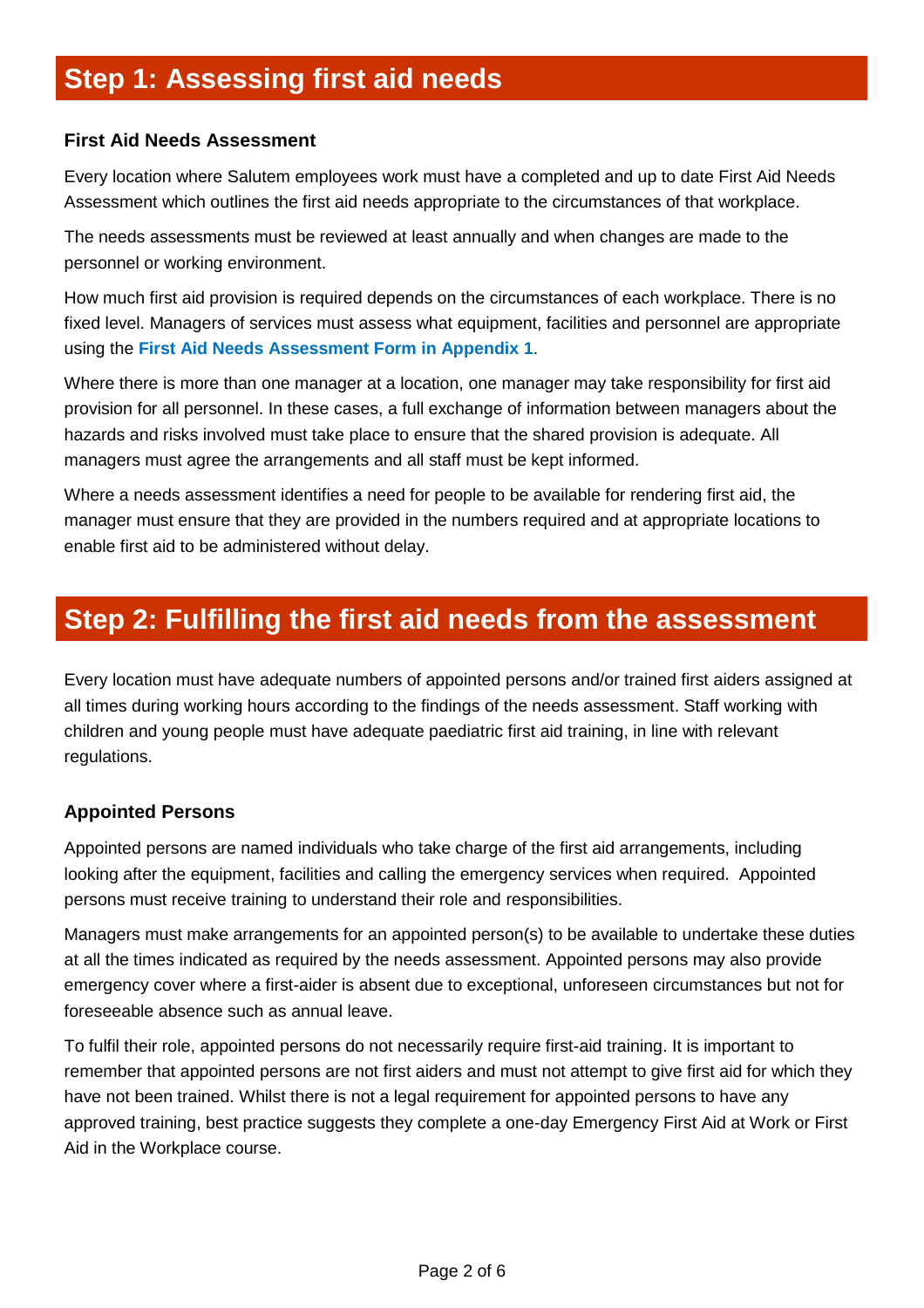#### **First Aiders**

First aiders in the workplace must have a valid certificate of competence from a recognised first aid at work (FAW) or emergency first aid at work (EFAW) course. Details of training and courses are available in **Appendix 2**. FAW training equips the first aider to apply first aid to a range of specific injuries and illnesses. EFAW enables a first aider to give emergency first aid to someone who is injured or becomes ill at work. Local specific safety hazards such as work equipment may also be included. Certificates are valid for three years. Managers must arrange for refresher training to be completed before certificates expire. Where retraining has not been completed within 28 days of the expiry date, the individual will need to undertake a full course to be re-established as a first aider. Managers should keep a record of first-aiders and certification dates to help with the timely arrangement of further training.

All qualified first-aiders undertake annual refresher training during any three-year FAW/EFAW certification period. This will help qualified first-aiders maintain their basic skills and keep up-to-date with any changes to first-aid procedures. First-aiders should also be encouraged to regularly review their course manual and any other instructional materials and have allocated them time to do this.

#### **Availability of First Aid Personnel**

Managers must be aware that the First Aid at Work Regulations require a constant availability of first aid personnel (in line with the needs assessment) whilst workers are present. They need to ensure such cover is provided for annual leave, varying working hours/patterns including weekend working, nights and public holidays.

Managers also need to ensure that where existing personnel are no longer able to fulfil their first aid role, for example change of role, work-base or having left the organisation, that replacement personnel are identified and trained.

All first aid personnel should be encouraged to receive the Hepatitis B inoculation without cost to them.

#### **First Aid Materials, Equipment and Facilities**

The manager must provide the materials, equipment and facilities needed to ensure that the level of cover identified as necessary will be available to staff at all relevant times. This will include ensuring that first-aid equipment, suitably marked and easily accessible, is available in all places where working conditions require it.

#### • **First Aid Kits**

Each manager must provide at least one fully stocked first aid kit for each site within their area of responsibility. In shared locations this responsibility should be undertaken by the manager with responsibility for the facility. However, individual managers must check to confirm this.

Additional first aid kits will be needed for split-sites/levels; distant recreational/ sensory areas and any off-site activities. Using this information, managers should assess their own service locations and activities to determine the number of required first aid kits.

First aid kits must be sited prominently, if possible, near to hand washing facilities and be easily accessible. All first aid kits must be identified by a white cross on a green background. They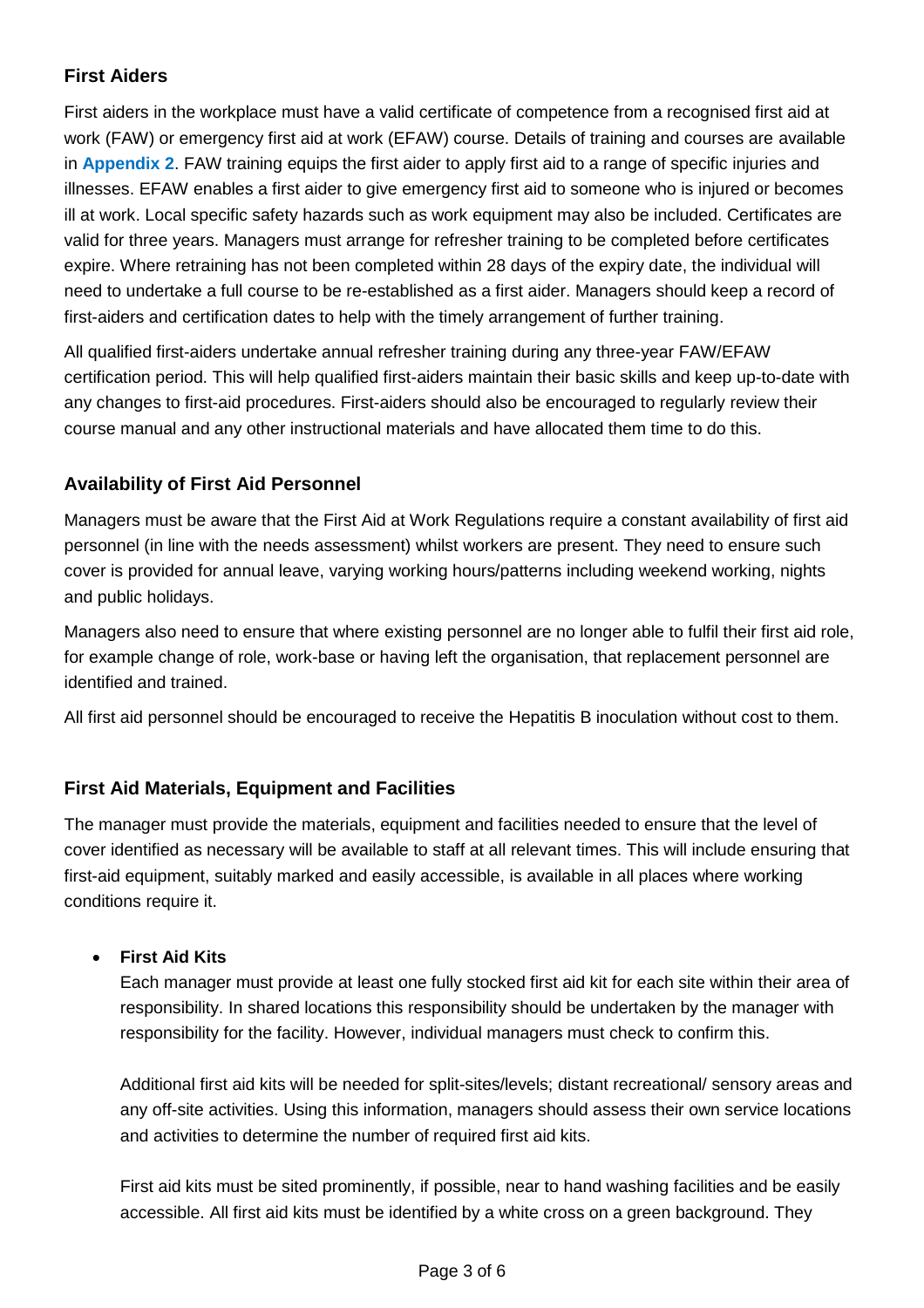should protect first aid items from dust and damp and must only be stocked with items useful for giving first aid. There is no mandatory list of items for a first aid kit. However, the Health and Safety Executive (HSE) recommend, where there is no special risk identified, a minimum provision of first aid items. This can be found in **Appendix 3: First Aid Kit Contents**.

Each manager with responsibility for first aid should identify the person or persons responsible for examining the contents of first aid kits. First aid kits must be checked frequently (at least monthly) and restocked as necessary, or where items are damaged or are past their sell-by date. Checks must be recorded using the First Aid Kit Checks Record (part of your local Health and Safety Arrangements Folder). Access to the first aid kit should normally be through the first aider or appointed person. The contents of the first aid kit should usually only be used by those trained in giving first aid. In the absence of these people, employees and volunteers should still be able to use the material within the first aid kit. Anyone who uses the first aid kit should record what they have used so it can be replaced.

All accidents and incidents requiring first aid treatment, even when self-administered, must be reported in line with the **Accident and Incident Management Procedure**.

#### • **Personal or Travelling First Aid Kits**

Where the Needs Assessment indicates that Personal or Travelling First Aid kits are to be provided for staff working away from Salutem sites, for example, staff who work alone or where travel forms a significant part of their work routine. These can be sited in Salutem vehicles or given to personnel who drive their own vehicles. Once such first aid kits are issued it is important to ensure that they are reissued when required and that the staff issued with them are informed that they must report all occasions when they needed to use the first aid kit.

The Road Traffic Act 1986 specifies that all minibuses must have a first aid kit that is readily available for use and prominently marked as a first aid kit. There must also be a sign indicating where the first aid kit is located. They specify that the first aid kit must contain certain items detailed in **Appendix 3: First Aid Kit Contents**.

#### • **Tablets and Medicines**

First aid does not include giving tablets or medicines to treat illness. The only exception to this is where aspirin is used when giving first aid to a casualty with a suspected heart attack in accordance with currently accepted first-aid practice. Tablets and medicines must not be kept in first-aid kits. Some people carry their own medication that has been prescribed by their doctor (for example, an inhaler for asthma). If an individual needs to take their own prescribed medication, the first aider's role is generally limited to helping them do so and contacting the emergency services as appropriate.

#### • **First Aid Rooms**

Managers must provide a suitable first-aid room or rooms where the First Aid Needs Assessment identifies this as necessary. The first-aid room(s) should contain essential first-aid facilities and equipment, be easily accessible to stretchers and be clearly signposted and identified. Ideally, the room(s) should be reserved exclusively for giving first aid. A designated person should be given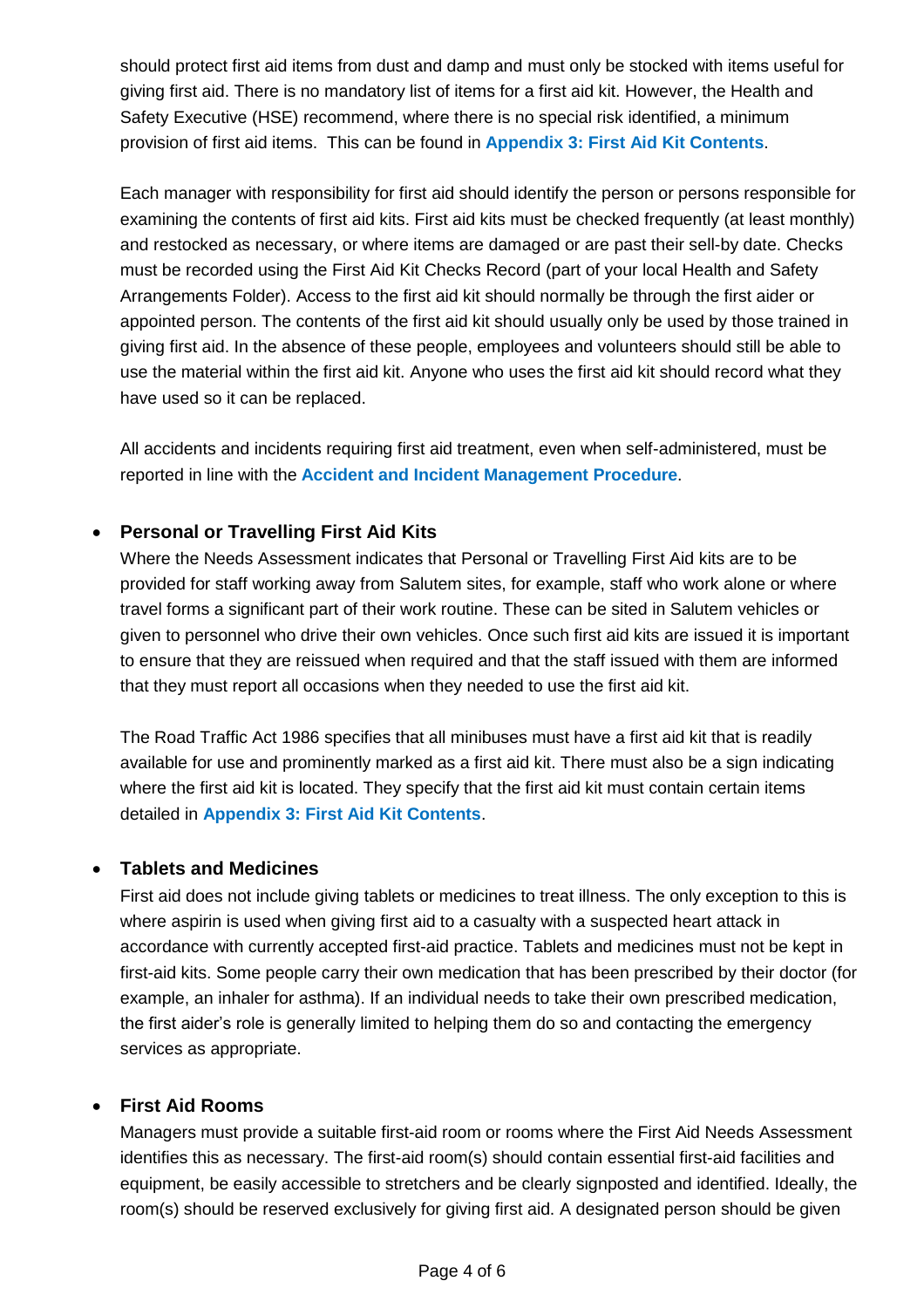responsibility for supervising it.It should be noted that First aid rooms are usually only necessary in a high-risk environment e.g. working with hazardous chemicals etc.

The Education (School Premises) Regulations1996 requires schools to have a suitable room that can be used for medical or dental treatment when required and for the care of pupils during school hours. This facility does not necessarily have to meet the requirements of a first aid room and only requires a wash basin and nearby WC.

#### • **Automated external defibrillators**

Where it is decided that this equipment would be required it is important to note the following:

- $\circ$  Staff who may be required to use them should be trained in their use, training is available from the Resuscitation Council UK www.resus.org.uk
- o They should be checked regularly to ensure they have not be tampered or otherwise damaged
- $\circ$  Checks should also be made to ensure the expected life span of the equipment, especially the battery, has not expired

## **Step 3: First aid information and awareness**

All staff, volunteers and the people we support, where applicable, must be aware of the local arrangements for first aid, including the identification of the first aider, or appointed person; the location of the first aid kit and how to alert/notify the first aider, or appointed person. Records must be available to validate this.

#### **Local Health and Safety Arrangements Document**

First aid arrangements operate efficiently in an emergency anywhere they are known, understood and accepted by everyone in the workplace. The Local Health and Safety Arrangements Document includes a section on First Aid. This must detail first aid provision and explain how staff and volunteers will be told the location of first aid equipment, facilities and personnel. It must also identify who will provide relevant first aid information to new staff and volunteers.

#### **First Aid Information**

A simple method of keeping staff informed is by displaying first aid notices. The information needs to be clear and easily understood. Managers must ensure that those with reading and language difficulties are also kept informed for example:

- Visually impaired employees/volunteers could be informed by a tape-recorded message or communications in Braille
- Employees or volunteers with language difficulties could be informed by means of translated first aid notices